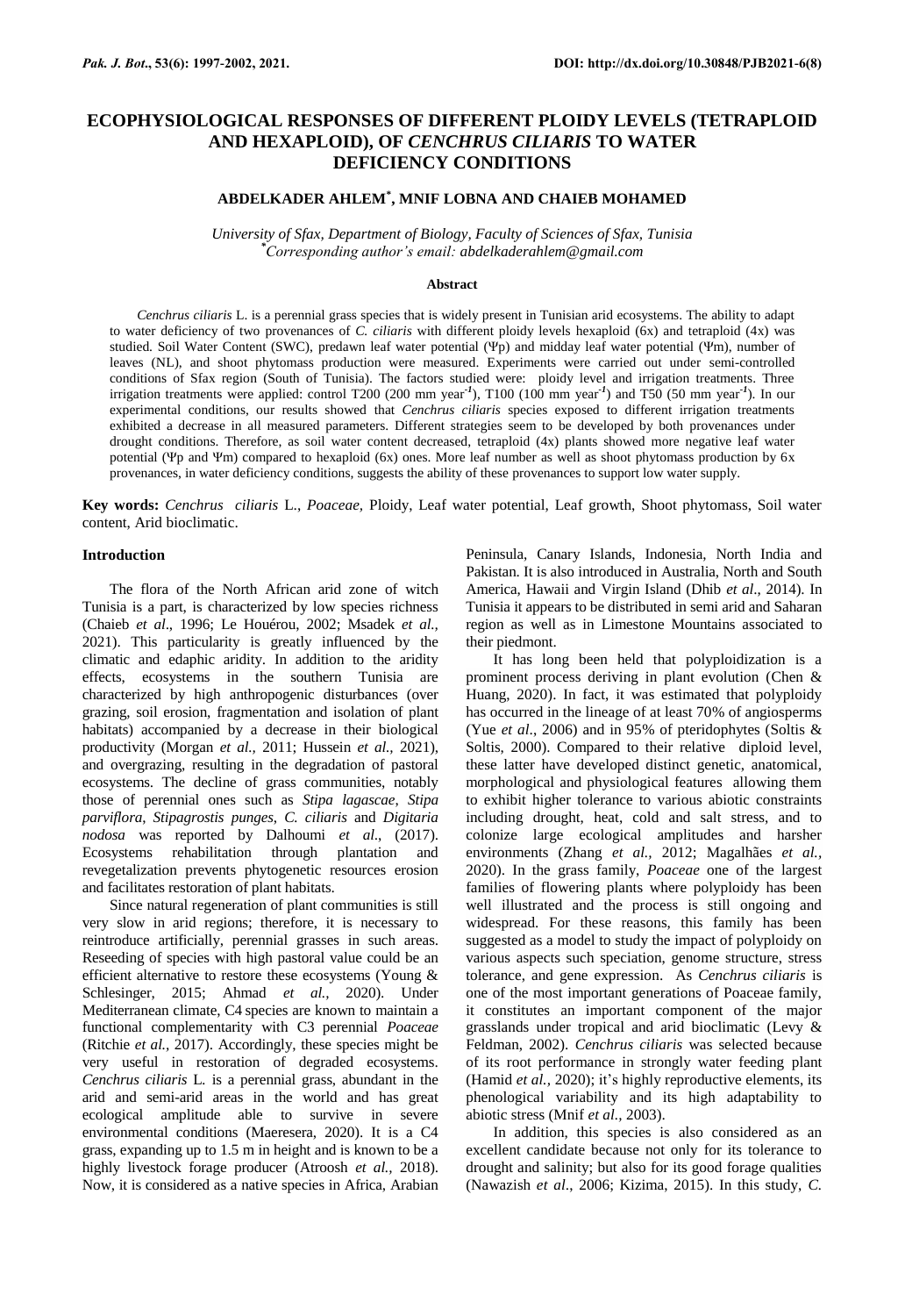*ciliaris* was selected because of a common perennial grass of Tunisian arid zones on one hand and an important food crop for animals in the pasture on the other hand. Consequently, this comparative study, of various ploidy levels, will result in selecting, the most efficient ploidy level that could be used for the restoration and / or the rehabilitation of pastoral degraded ecosystems.

Our hypothesis: Does polyploidy plant of *Cenchrus ciliaris* can develop diverse responses to water stress under arid bioclimatic? Owing to the high degree of interactions between various factors affecting plant growth, these species could face extinction. Therefore, it is important to evaluate the impact of water scarcity on plant life.

In this work, we tended to assess the effect of water stress on *Cenchrus ciliaris.* A particular attention was paid to plant growth as well as to physiological parameters. The aim of this work is to study the difference between two ploidy levels of *Cenchrus ciliaris* provenances tetraploid and hexaploid, in term of drought tolerance ability.

### **Materials and Methods**

**Plant material and culture conditions:** In our experimental conditions, polyploid species were selected on the base of phenotypic and genotypic variability that could help the processes of restoration in pastoral degraded ecosystems. Experiments were carried out, inside a greenhouse semi-controlled conditions, in an experimental field located in Sfax region (34° 44'N; 10° 46'E), southern of Tunisia. Tetraploid provenances of *Cenchrus ciliaris* (2n=4x=36) were collected randomly

from northern Tunisia, whereas hexaploids of the same species (2n=6x=54) were collected from southern Tunisia (Kharrat *et al*., 2013). The ploidy level of *C. ciliaris*  provenances tetraploid (2n=4x=36) and hexaploid  $(2n=6x=54)$  with  $x = 9$  was determined by flow cytometry (Kharrat *et al*., 2013). Seedlings of tetraploid and hexaploid levels were planted in pots of 10 L capacity. Seeds of *Cenchrus ciliaris* (Table 1) were sown directly in a total of 60 pots, with soil composed of sand (88 %), clay (5%) and silt (7%). After germination, seedlings plants were transferred in pots with one seedling per pot. Tap water irrigation, characterized by a pH of 7.8 and an electrical conductivity of  $1.88 \text{ mS cm}^{-1}$ , was used during the culture period. Irrigation was done monthly, during one year of growth after seedling step. Each individual, for both genotypes, received annually a total of 200 mm of water equitably distributed (Table 2).

First cutting of one year old grown plant from above the soil surface for each genotype was performed to simulate the zero level of growth during the summer season.

Just after the first cutting plant, three irrigation treatments were applied during six months (Table 3). Water treatment levels were following: Control treatment (T200) corresponding to the average annual precipitation of Sfax region (200 mm.year<sup>-1</sup>), considered as total watering, T100 corresponding to 50% of the mean annual rainfall (100 mm.year<sup>-1</sup>), and finally T50 corresponding to 25% of T200 treatment  $(50 \text{ mm. year}^{-1})$ , considered as the average annual precipitation in desert areas, approximately the means annual precipitation for southern Tunisia, based on the work of Anon., (2009) on climate change.

|  | Table 1. Geographical and ecological characteristics of <i>Cenchrus ciliaris</i> provenances. |  |
|--|-----------------------------------------------------------------------------------------------|--|
|  |                                                                                               |  |

| <b>Ploidy level</b>           | <b>Tetraploid</b>             | <b>Hexaploid</b>              |
|-------------------------------|-------------------------------|-------------------------------|
| Code                          | 4x                            | 6x                            |
| Geographic location           | North of Tunisia              | South of Tunisia              |
| Latitude                      | $36^{\circ}73^{\prime}N$      | $33^{\circ}73$ <sup>E</sup>   |
| Longitude                     | $10^{\circ}24$ <sup>'</sup> E | $10^{\circ}28$ E              |
| Climate Type (Emberger, 1955) | Semi arid                     | Lower arid                    |
| Winter                        | Cold $(7-16^{\circ}C)$        | Mild $(12-20\degree C)$       |
| Summer                        | Hot $(20-30^{\circ}C)$        | Dry and Hot $(30-35^{\circ})$ |
| Mean annual rainfall (mm)     | 500-600                       | 100-200                       |
| Soil type                     | Clay and Loam                 | Sand and Limestone            |

| Table 2. Frequency and quantity of irrigation applied for Establishment step. |  |  |  |  |  |
|-------------------------------------------------------------------------------|--|--|--|--|--|
|-------------------------------------------------------------------------------|--|--|--|--|--|

|    |                                                                             | Seedling provenances (July 1st 2012) and Establishment Step |       |       |       |       |       |       |       |       |       |       |
|----|-----------------------------------------------------------------------------|-------------------------------------------------------------|-------|-------|-------|-------|-------|-------|-------|-------|-------|-------|
|    | Quantity of irrigation (mm) 2012<br><b>Ouantity of irrigation (mm) 2013</b> |                                                             |       |       |       |       |       |       |       |       |       |       |
|    | July                                                                        | Aug.                                                        | Sept. | Oct.  | Nov.  | Dec.  | Jan.  | Feb.  | Mar.  | Apr.  | Mav   | June  |
| 4х | 16.65                                                                       | 16.65                                                       | 16.65 | 16.65 | 16.65 | 16.65 | 16.65 | 16.65 | 16.65 | 16.65 | 16.65 | 16.65 |
| 6x | 16.65                                                                       | 16.65                                                       | 16.65 | 16.65 | 16.65 | 16.65 | 16.65 | 16.65 | 16.65 | 16.65 | 16.65 | 16.65 |

| Table 3. Water stress application in growth period 2013. |  |
|----------------------------------------------------------|--|
|                                                          |  |

|             | <b>Water stress application 2013</b> |       |       |       |       |       |  |  |  |
|-------------|--------------------------------------|-------|-------|-------|-------|-------|--|--|--|
|             | July                                 | Aug.  | Sept. | Oct.  | Nov.  | Dec.  |  |  |  |
| $T200$ (mm) | 33.33                                | 33.33 | 33.33 | 33.33 | 33.33 | 33.33 |  |  |  |
| $T100$ (mm) | 16.65                                | 16.65 | 16.65 | 16.65 | 16.65 | 16.65 |  |  |  |
| $T50$ (mm)  | 8.10                                 | 8.10  | 8.10  | 8.10  | 8.10  | 8.10  |  |  |  |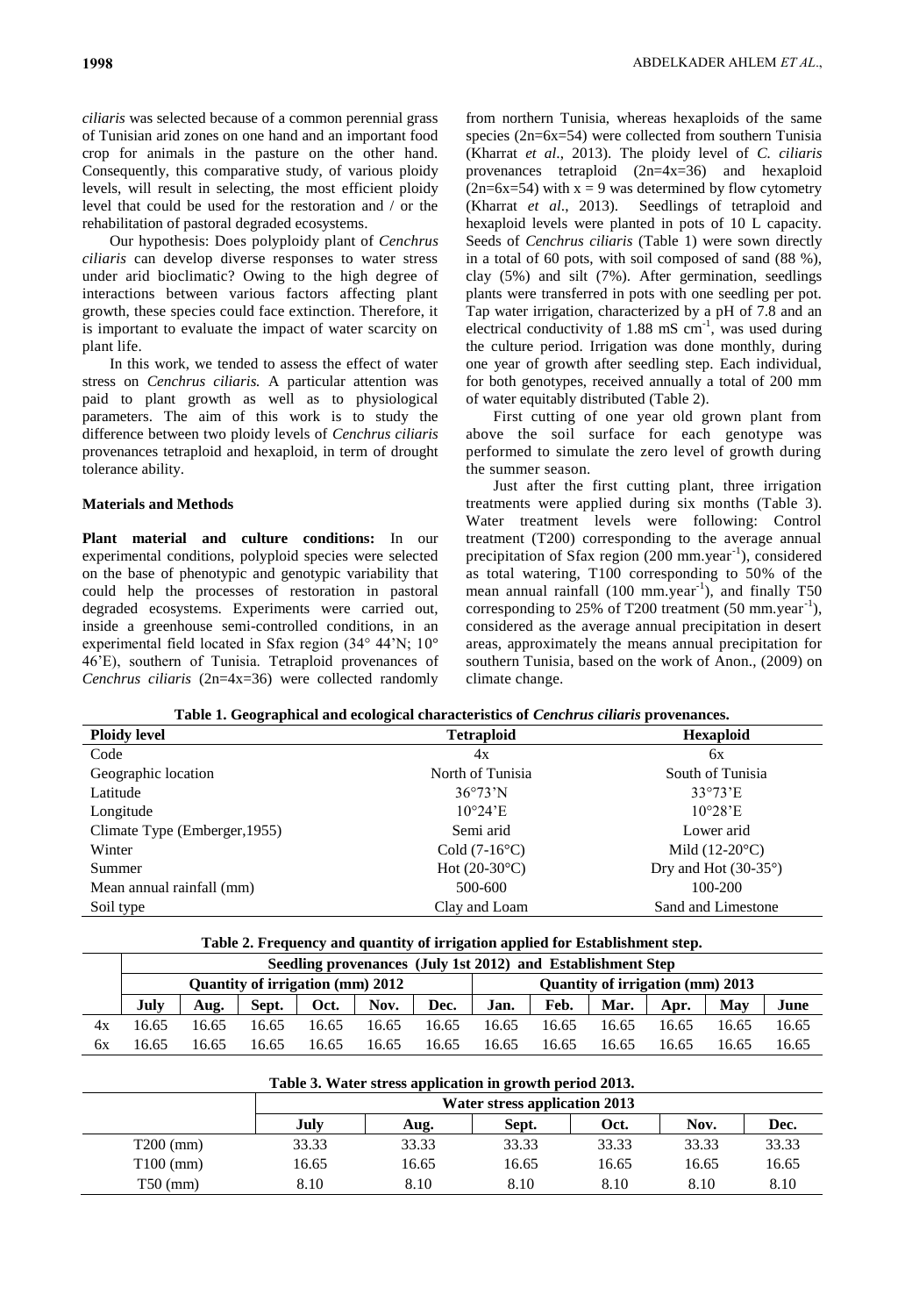**Measured parameters:** Series of parameters were measured along the experimental period. The plant growth phenology, in terms of number of leaves, was observed. However, given the large number of leaves formed during the short observation period, a growth unity (GU) represented by the structure established by the stem during an uninterrupted lengthening phase was considered (Chaieb *et al*., 1996). In addition, physiological parameters as predawn leaf water potential (Ψp) and the midday leaf water potential (Ψm) were measured at 5 am and 2 pm respectively by using the model 1000 pressure chamber instrument (USA) with ten leaves per treatment according to Scholander *et al*., (1965). Whereas, soil water content (SWC) was determined at 9 am with a WET sensor user manual v1.3 (UK) every 2 weeks.

At the end of experimental period, a ground level cut, was performed again, the phytomass obtained is dried in an oven at 75 °C during 48 hours, and weighed, in order to know the effect of water treatment on the phytomass.

#### **Statistical analysis**

Multivariate analysis of variance MANOVA function (by SPSS 22) was performed to test the effects of water stress, provenances and date of measurement on all the variables studied.

#### **Results**

**Water potential of** *Cenchrus ciliaris***:** Results of multivariate analysis of variance (MANOVA) were shown in Table 4. The effect of treatment, provenances and month on Ψp showed a significant difference between all the studied parameters. In terms of  $\Psi p$ , Table 4 exhibited an interaction between two factors (provenance versus treatment), while Ψm manifested interaction between two factors (treatment versus month). Soil water content (SWC) and number of leaves (NL) showed interaction between three factors (provenance versus treatment versus month). Finally, the shoot phytomass indicated interaction between two factors (provenance versus month).

Leaf water potential values, in both provenances, were lower in stressed treatments in comparison to control ones T200, while hexaploid (T50) developed low values of leaf water potential respectively  $\Psi$ p (-1.70 MPa) and  $\Psi$ m (-3.2 MPa) (Fig. 1A). However, tetraploid genotype, (T50) showed leaf water potential values varying between -2 MPa and -3.8 MPa respectively for Ψp and Ψm **(**Fig. 1B). Tetraploid provenance showed more negative values of leaf water potential when comparing with hexaploid. In both ploidy levels, soil water content showed 20-45% at the beginning of drought period, compared with 5-40% at the end of drought period (Fig. 2), while the soil water content dropped to below 5% in stressed treatment T50. It was decreased by 50% compared to control treatments. In this case, 75% reduction in water regime was associated with 50% reduction in soil water content.

|                                       |                           | Ψp             | Ψm             | <b>SWC</b>     | NL             | <b>Phytomass</b> |
|---------------------------------------|---------------------------|----------------|----------------|----------------|----------------|------------------|
|                                       | ddl                       |                | 1              |                | 1              |                  |
| Provenance                            | $\mathbf F$               | 5,249          | 62,437         | 192,104        | 4,82           | 80,436           |
|                                       | Sig                       | 0,023          | $\Omega$       | $\overline{0}$ | 0,029          | $\overline{0}$   |
|                                       | ddl                       | 2              | $\overline{2}$ | $\overline{2}$ | $\overline{2}$ | $\overline{2}$   |
| Tr                                    | $\mathbf F$               | 70,436         | 78,132         | 328,15         | 550,597        | 369,157          |
|                                       | Sig                       | $\overline{0}$ | $\overline{0}$ | $\overline{0}$ | $\theta$       | $\overline{0}$   |
|                                       | ddl                       | 5              | 5              | 5              | 5              | $\overline{2}$   |
| Month                                 | $\boldsymbol{\mathrm{F}}$ | 0,956          | 12,226         | 344,906        | 184,559        | 41,319           |
|                                       | Sig                       | 0,445          | $\Omega$       | $\overline{0}$ | $\Omega$       | $\boldsymbol{0}$ |
|                                       | ddl                       | 2              | $\overline{2}$ | $\overline{2}$ | $\overline{2}$ | $\overline{2}$   |
| Provenance $\times$ Tr                | $\boldsymbol{\mathrm{F}}$ | 10,194         | 2,78           | 1,629          | 0,032          | 3,652            |
|                                       | Sig                       | $\overline{0}$ | 0,064          | 0,198          | 0,968          | 0,028            |
|                                       | ddl                       | 5              | 5              | 5              | 5              | $\overline{2}$   |
| Provenance $\times$ Month             | $\boldsymbol{\mathrm{F}}$ | 1,538          | 0,572          | 11,75          | 6,7            | 7,523            |
|                                       | Sig                       | 0,177          | 0,722          | $\theta$       | $\theta$       | 0,001            |
|                                       | ddl                       | 10             | 10             | 10             | 10             | $\overline{4}$   |
| $Tr \times M$ onth                    | ${\bf F}$                 | 2,635          | 5,623          | 15,87          | 25,69          | 2,103            |
|                                       | Sig                       | 0,004          | $\theta$       | $\overline{0}$ | $\overline{0}$ | 0,083            |
|                                       | ddl                       | 10             | 10             | 10             | 10             | $\overline{4}$   |
| Provenance $\times$ Tr $\times$ Month | $\mathbf F$               | 1,781          | 0,37           | 9,404          | 4,383          | 1,154            |
|                                       | Sig                       | 0,063          | 0,959          | $\mathbf{0}$   | $\mathbf{0}$   | 0,333            |

| Table 4. Results of multivariate analysis of variance (MANOVA) performed for parameters. |  |  |
|------------------------------------------------------------------------------------------|--|--|
|                                                                                          |  |  |

\*Significant difference (p≤0.05)

Provenances: Hexaploid and Tetraploid; Tr: Treatment water; Month: Month of measurement: Provenances (n=2); Treatment (n=3); Month  $(n=6)$ .

**ψ**p: Predawn leaf water potential; **ψ**m: Midday leaf water potential; SWC: Soil water content; NL: Number of leaves; Phytomass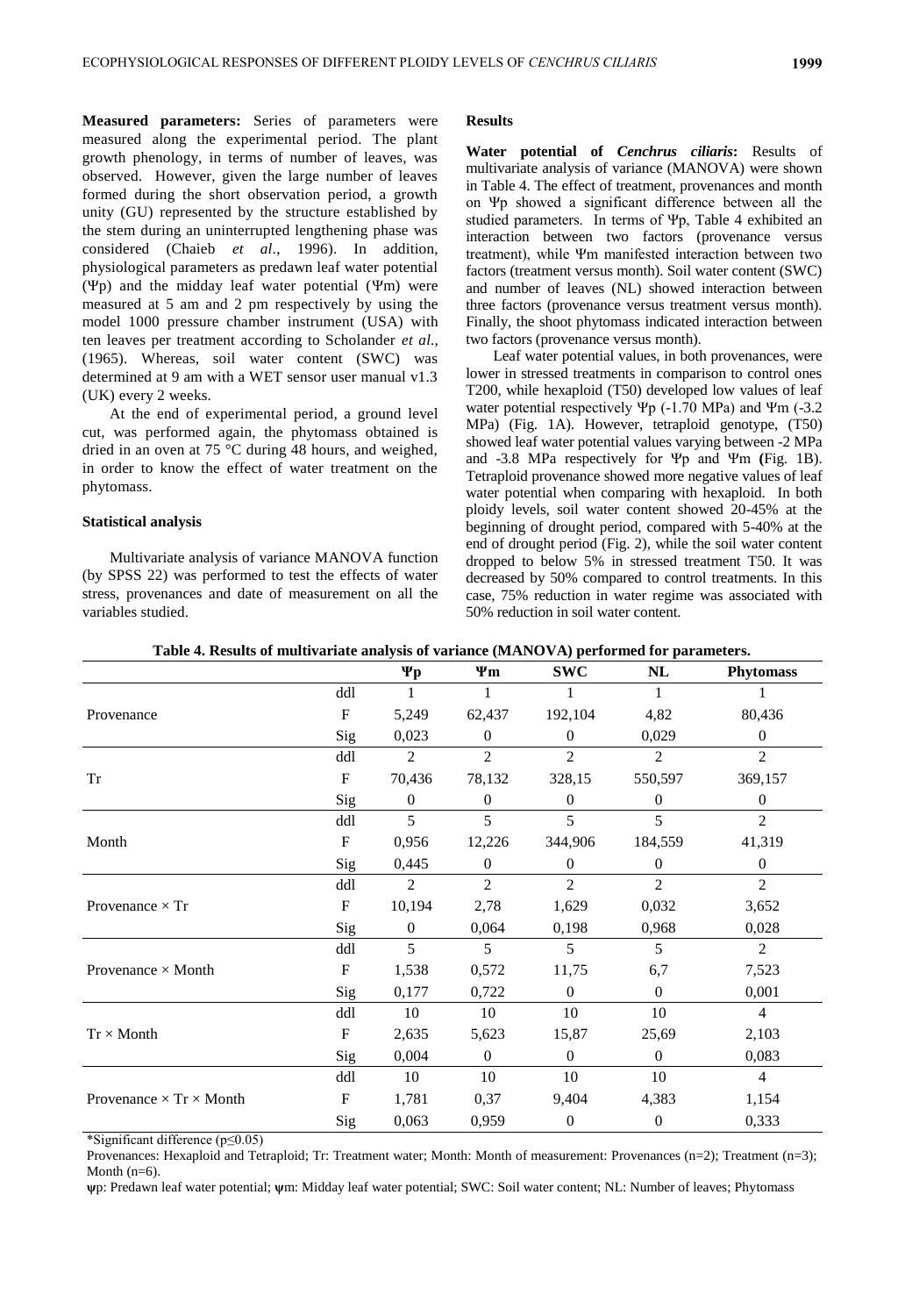

Fig.1. Leaf water potential, of the both provenances, under water stress. The bars are the average of ten replicates (±SE). \*\*: Significant difference at (p≤0.01).



Fig. 2. Soil water content (SWC) under water stress for the both provenances Hexaploid and Tetraploid. The bars are the average of ten replicates  $(\pm SE)$ .

\*\*: Significant difference at (p≤0.01).

**Growth phenology:** A total mean of 9 leaves per unit of growth (L/UG) was observed, in both ploidy levels, from the starting of the experiment and a total mean of 40 leaves per unit of growth was shown at the end of drought (Fig. 3). In comparison with different treatments, T50 showed the least number of leaves. In addition, plant mortality has occurred at the end of the experiment. For both stressed treatments, (T100 and T50), initiation of new leaves as well as growth were slowed down and finally stopped.

In comparison with tetraploid provenances of *Cenchrus ciliaris*, hexaploid ones displayed an intense vegetative growth (number of leaves) and morphological variation of leaves. In fact, hexaploid individus are characterized by small and narrow leaves. For both stressed treatments, polyploidy plants have shown not only



Fig. 3. Leaf number under water stress for the both provenances Hexaploid and Tetraploid. The bars are the average of ten replicates ( $\pm$ SE). \*: Significant difference at ( $p \le 0.05$ ); \*\*: Significant difference at (p≤0.01).

resistance to drought but also a different defense mechanism, such as decrease in leaf number. For both treatments (T100 and T50), the aboveground phytomass measurements, during two different periods (July 2013 and January 2014), showed a big difference (Fig. 4).

For 4x and 6x provenances, the shoot phytomass production was reduced after six months, under water stress. In addition, T 50 has shown higher reduction in leaf phytomass. As a case in point, hexaploid genotypes decreased from 12.17 to 7.77 g per tuft, at the end of water stress period, whereas for tetraploid provenances, it decreased from 10.11 to 4.61 g per tuft of *Cenchrus ciliaris*  L. However, at the same period, the shoot phytomass showed more than 70 % reduction during six month of water stress.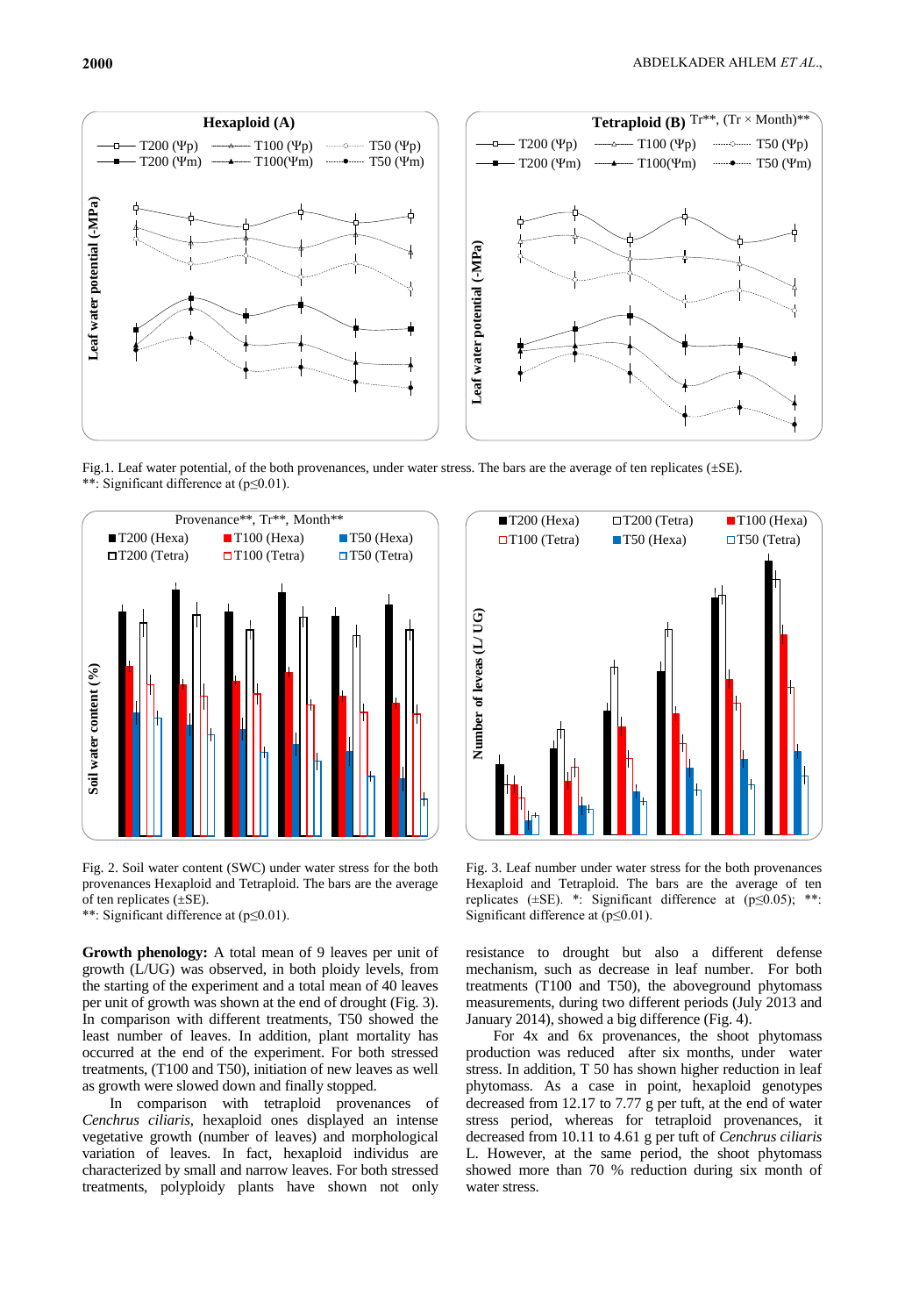

Fig. 4. Means aboveground productivity for both provenances Hexaploid (A) and Tetraploid (B). The bars are the average of ten replicates (±SE). \*\*: Significant difference at (p≤0.01).

#### **Discussions**

*Cenchrus ciliaris* responses to water stress are variables and diverse, depending on the studied physiological parameter (Marshal *et al.,* 2012). This species occupies diverse large range of climates; it can tolerate a mean rainfall varying from 200 to 2670 mm (Marshal *et al.,* 2012). *Cenchrus ciliaris* is known to be adapted to arid climates and dry-land agricultural ecosystems (Amari *et al.,* 2017). It is well known that under adequate soil moisture conditions, plant species will have an intense vegetative growth and consequently producing an important phytomass. Nevertheless, plants tend to develop defense mechanisms allowing them to survive under water deficiency conditions (Dhib et *al.,* 2014). Among mechanisms allowing the plant to increase its tolerance, the reduction of its leaf water potential is a common way maintaining cell function through elevated soil water content (Dhib *et al.,* 2014). In the present study, our results showed a significant decrease in both Ψp and Ψm (Fig. 1) as well as in soil water content (Fig. 2). The ability of *Cenchrus ciliaris* to keep its relative water content at an appropriate level can be considered as a strategy developed in order to avoid dryness in its tissues (Marshall *et al.,* 2012). It was assumed that osmotic adjustment is responsible for maintaining an adequate SWC in plants (Yooyongwech *et al.,* 2016). Our results are consistent with other works showing that keeping water status under drought, with several physiological traits, could be linked to water balance (Martínez–Vilalta *et al.,* 2014). Kharrat *et al.,* (2014) thus suggesting that the two ploidy levels have responded significantly to minimum irrigation. In these conditions, low SWC seems to be behind an increase in leaf water potential, which in turn, leading to a high water demand thus indicating the role of the offset between SWC and ΨL in plant water supply. In this context, the soil water seems to be an important factor influencing water status in arid environment (Ali *et al.,* 2021).

According to Andjelkovic (2018), water stress seems to be a very important limiting constraint in plant growth and development. It greatly suppresses both elongation and expansion growth. In our conditions, water deficit negatively affected the plant growth in both the C*. ciliaris* provenances (Fig. 3).

In our experimental conditions, phytomass productivity of shoots was significantly reduced in response to water stress, with phytomass being more impacted in T50 than in T100 (Fig. 4). Our results were similar to those of Hussain *et al.,* (2015) who reported a decrease in leaf number as well as in plant shoot phytomass production under water stress.

Our results suggest that plant tolerance to drought appears to be controlled by several physiological and biochemical parameters. The study of the correlations, between the different parameters, revealed that factors as (ψp) and (ψm) as well as, shoot phytomass, NL and SWC, were positively correlated. Under these conditions, the low correlation between SWC and NL parameter appeared to be related to a series of factors generated under water stress (Lazaridou & Koutroubas, 2004). Our results showed that in water stress conditions, both growth and phytomass production seemed to be affected. According to Kharrat *et al.,* (2013), when climatic conditions change from semi arid to arid, *Cenchrus cilaris* tends to maintain its growth by keeping its water content at an adequate level ensuring the progress of its metabolic activities. Individuals of (6x) showed a better strategy keeping its growth more important than that of 4x ones. In these conditions, genotype responses variability to drought appears to be influenced by chromosome number.

#### **Conclusion**

Two ploidy levels of a buffel grass *(Cenchrus ciliaris*  L.) were investigated over six month of water stress using three irrigation levels. As a result, the two ploidy levels have demonstrated several adaptive strategies that can promote its survival and development under water stress conditions. Our findings have confirmed that physiological and physiogenic